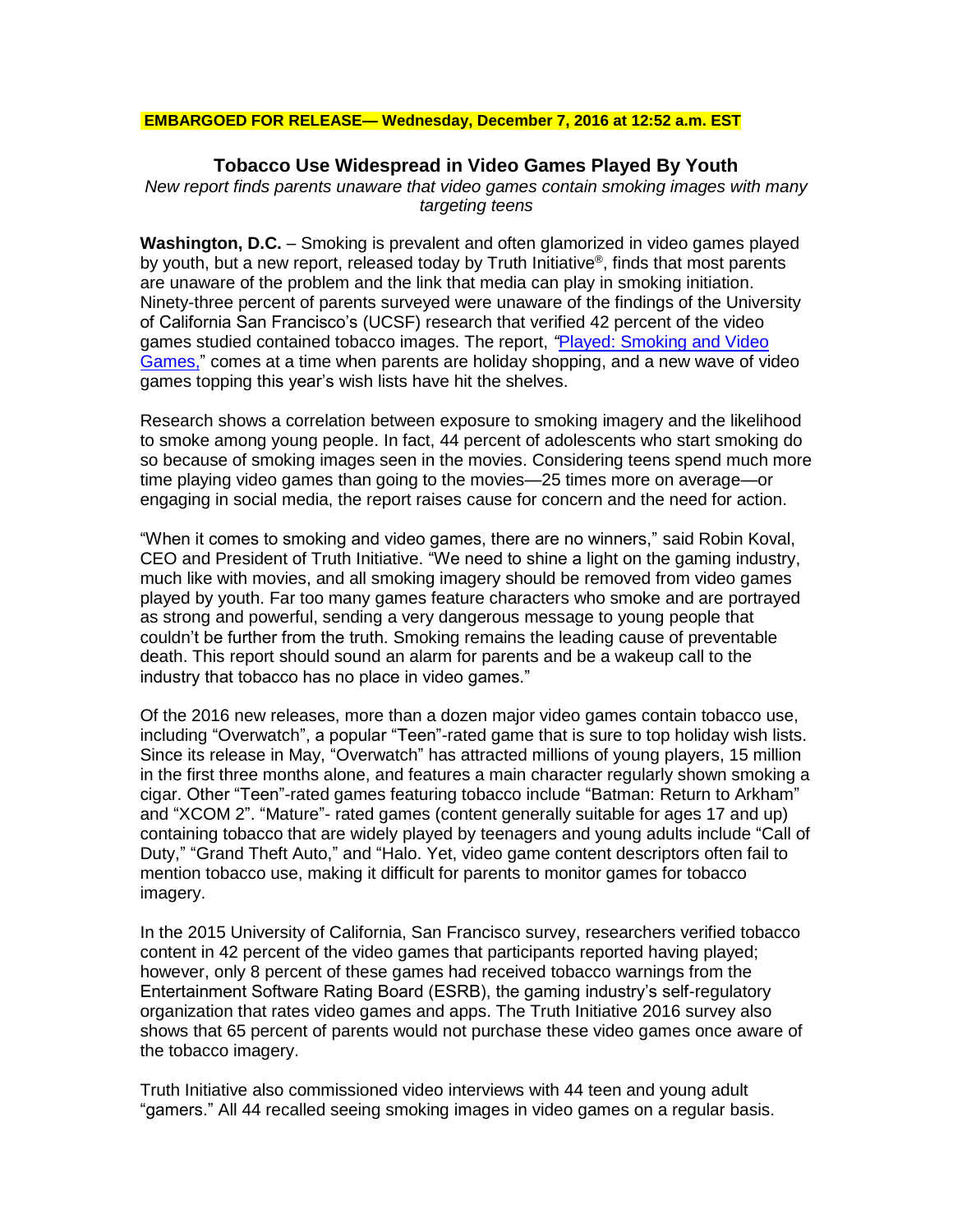Tobacco use was viewed as making a character "tougher" or "grittier." The report also reveals that while the majority of teens surveyed say they would play video games despite smoking images, more than 50 percent of these teens expressed concern about the impact smoking images would have on their younger siblings who often watch them play video games to learn themselves.

## **Actions needed to reduce the risk of smoking initiation among teens and young adults who could be influenced by video games to use tobacco:**

- **Game developers and publishers** should stop including images of tobacco use in their games, particularly those marketed to or played by youth, regardless of their ESRB rating.
- **The Entertainment Software Rating Board** should consistently identify and disclose whether a game contains images of tobacco use or tobacco references and rate games containing those images with a "Mature" rating.
- **Parents and adults** should recognize that many video games contain images of tobacco use and be aware that ESRB content descriptors may fail to mention it. Adults should take this into consideration when purchasing games for tweens and teens.
- **Public health advocates** should build public awareness about the issue of tobacco use in video games and support research to learn more about its implications. The public health community should insist that game developers eliminate tobacco content in video games.
- **Public health researchers** should conduct more studies of the relationship between video games and tobacco use, including longitudinal studies that can shed light on the question of whether exposure to tobacco use in video games leads to increased use, or facilitates progression to regular use, of tobacco.
- **Policymakers** should recognize that the prevalence of tobacco use in video games may undermine public health gains in the reduction of youth tobacco use.

In addition, advertising is a key factor in youth tobacco use initiation. The depiction of tobacco use in games serves, in effect as both free advertising for tobacco companies and a way to recruit the "replacement smokers" they need to make up for the 1200 people who die each day from a tobacco related disease.

# **Facts about Teens and Tobacco:**

Around 3,200 young people try a cigarette for the first time each day and nearly 2,100 youth and young adults become daily smokers. Nearly all smoking initiation occurs before the age of 18 and the younger that someone is when he or she starts using tobacco, the more likely he or she will become addicted. The U.S. Surgeon General estimates that 5.6 million young people alive today will die prematurely from tobacco use.